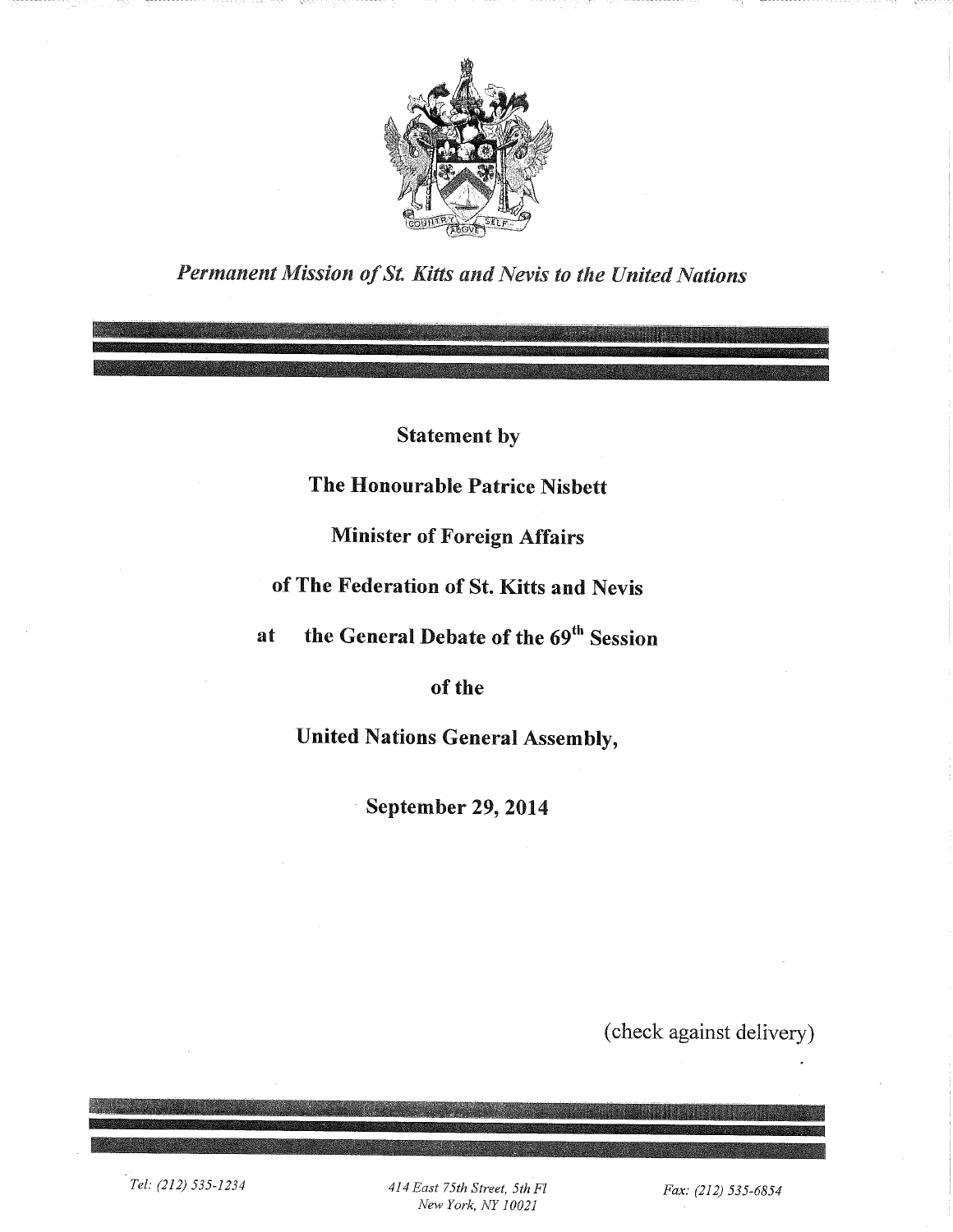$\label{eq:2.1} \frac{1}{2}\sum_{i=1}^n\frac{1}{2}\sum_{i=1}^n\frac{1}{2}\sum_{j=1}^n\frac{1}{2}\sum_{i=1}^n\frac{1}{2}\sum_{i=1}^n\frac{1}{2}\sum_{j=1}^n\frac{1}{2}\sum_{i=1}^n\frac{1}{2}\sum_{j=1}^n\frac{1}{2}\sum_{i=1}^n\frac{1}{2}\sum_{i=1}^n\frac{1}{2}\sum_{j=1}^n\frac{1}{2}\sum_{j=1}^n\frac{1}{2}\sum_{i=1}^n\frac{1}{2}\sum_{i=1}^n\$  $\mathcal{L}^{\text{max}}_{\text{max}}$  and  $\mathcal{L}^{\text{max}}_{\text{max}}$ 

 $\label{eq:2.1} \frac{1}{\sqrt{2}}\int_{\mathbb{R}^3}\frac{1}{\sqrt{2}}\left(\frac{1}{\sqrt{2}}\right)^2\frac{1}{\sqrt{2}}\left(\frac{1}{\sqrt{2}}\right)^2\frac{1}{\sqrt{2}}\left(\frac{1}{\sqrt{2}}\right)^2\frac{1}{\sqrt{2}}\left(\frac{1}{\sqrt{2}}\right)^2\frac{1}{\sqrt{2}}\left(\frac{1}{\sqrt{2}}\right)^2\frac{1}{\sqrt{2}}\frac{1}{\sqrt{2}}\frac{1}{\sqrt{2}}\frac{1}{\sqrt{2}}\frac{1}{\sqrt{2}}\frac{1}{\sqrt{2}}$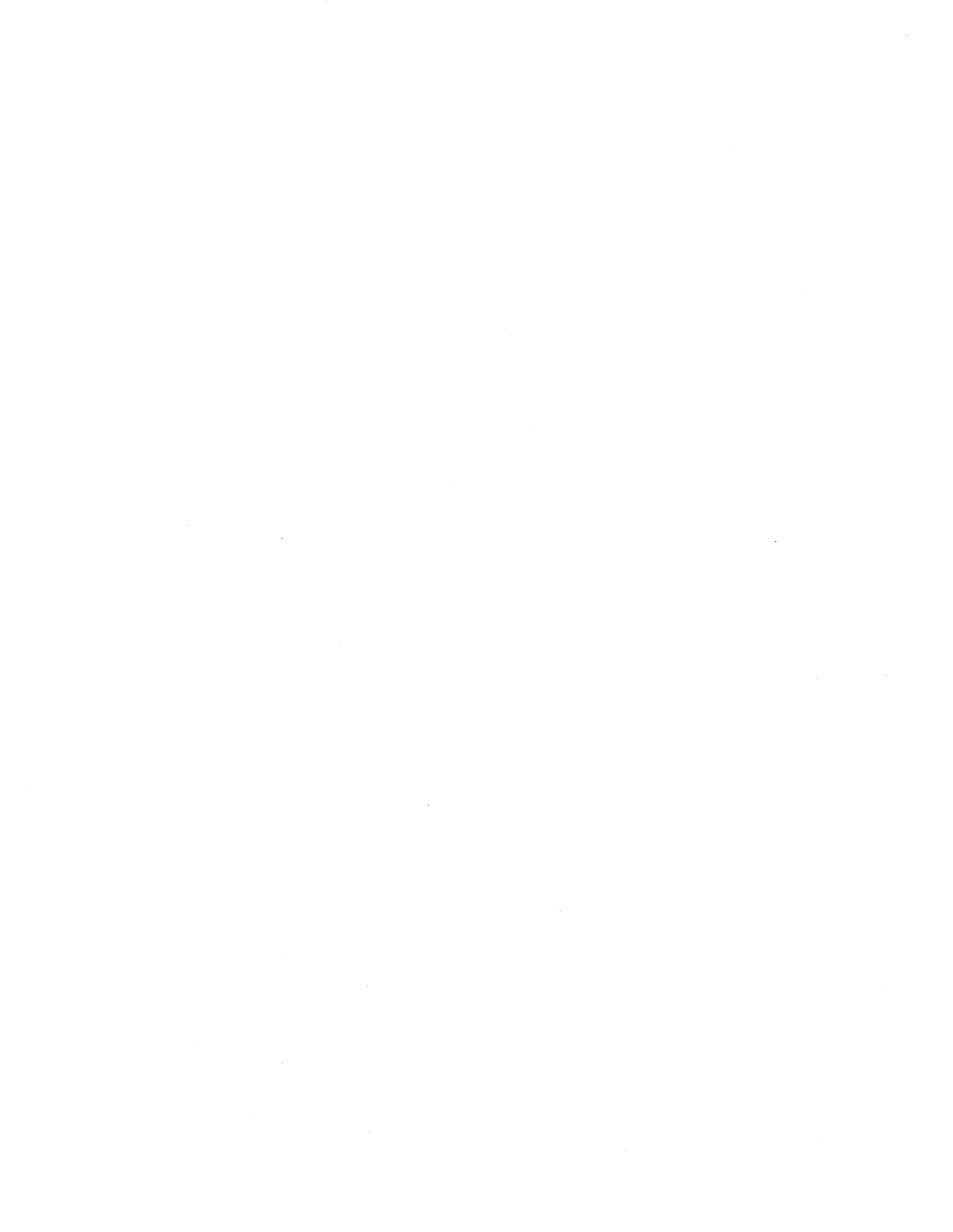Mr. President,

Distinguished Secretary General, Esteemed Heads of State and Government, Other Distinguished Heads of Delegation, Distinguished Delegates, Ladies and Gentlemen.

ninth session of the United Nations General Assembly.

It is indeed an honour for me to address this august body for the first time, since assuming the portfolio of Minister of Foreign Affairs a little over one year ago. I take pleasure, Mr. President, in sharing the perspectives of the Government of St. Kitts and Nevis on matters before this sixty-

Allow me, Mr. President, to start by congratulating you on your election to the office of President of the General Assembly to steer the course of this  $69<sup>th</sup>$  Session. Indeed, your sterling contribution to your native Uganda, where you served as Minister of Foreign Affairs, and your efforts at strengthening the African Union, serve to prepare you for the challenging task of finalising the development of the post 2015 development agenda.

My delegation wishes to commend your predecessor, Mr. John Ashe of Antigua and Barbuda for his leadership in presiding over the 68<sup>th</sup> Session of the General Assembly. His focus on the development of the sustainable development goals, and other issues of importance to Small Island Developing States (SIDS) and developing countries in particular is worthy of high commendation.

The theme of this sixty-ninth session of the UN General Assembly "Delivering on and Implementing a Transformative Post-2015 Development Agenda" is quite timely as we enter a new dispensation which reflects global priorities which were not contemplated at the time the MDGs were conceptualised leading up to the year 2000.

As we work on implementing the post-2015 development agenda, we must ensure that the seventeen Sustainable Development Goals recently formulated are effective in building on the foundation laid by the Millennium Development Goals (MDGs). It is my delegation's hope that the agenda as developed will be transformative in nature, with a high degree of success in the eradication of poverty and hunger, and promotion of sustained and inclusive economic growth as its overarching objectives.

Mr. President,

We are mindful that MDG 8, which calls for the strengthening of global partnerships, remains one of the "unfinished business" of the Millennium Development Goals, established at the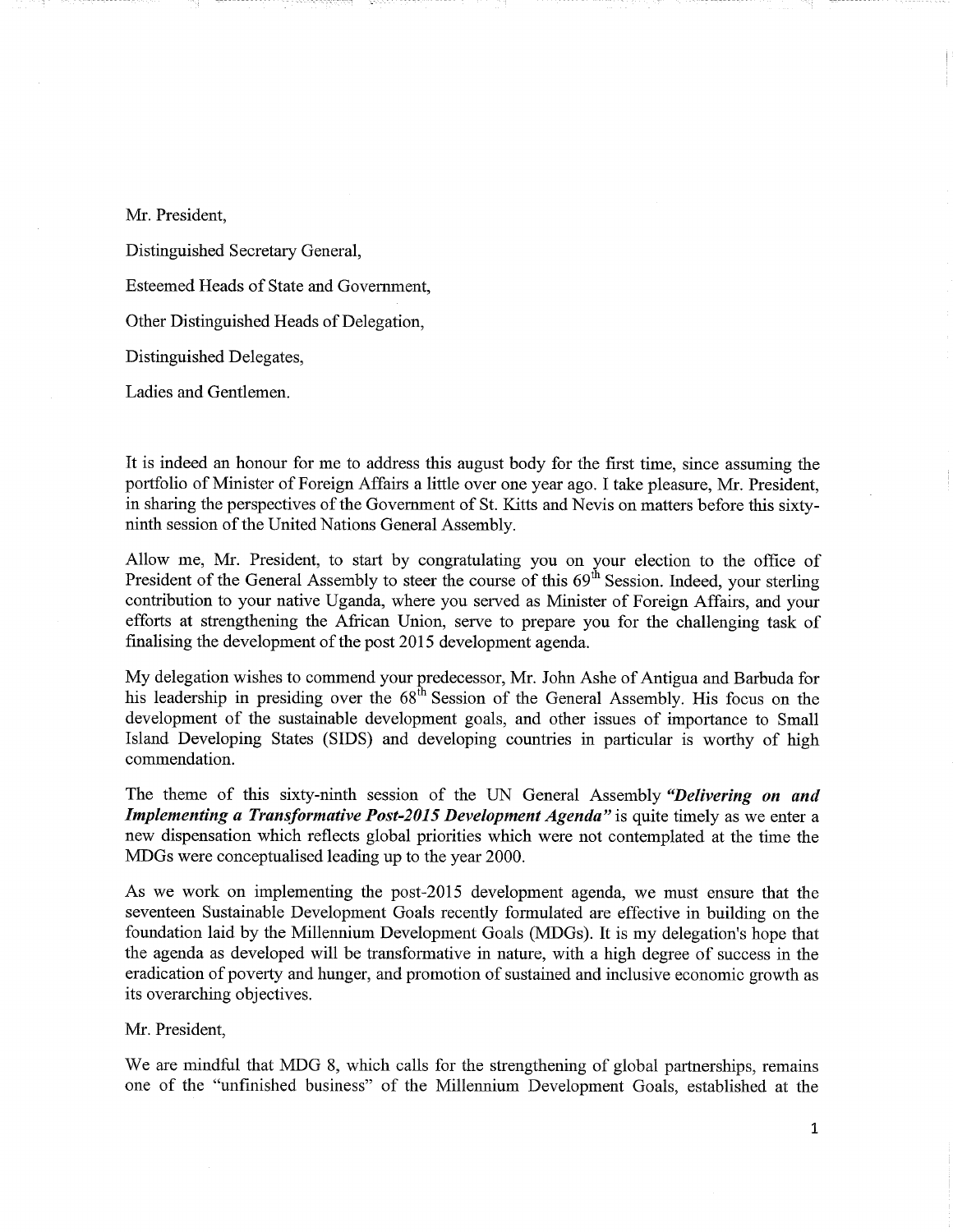Millennium Summit in 2000. It is therefore highly important that we take great care in ensuring that the first sixteen (16) goals are buttressed by a robust suite of implementation tools that will effectively serve as the catalyst for achieving success in the post-2015 development agenda.

### Mr. President,

My delegation can never overemphasize the importance of rendering Goal Seventeen (17) effective and operational. Indeed, this goal calls for the strengthening of the means of implementation and the revilatisation of the global parmership for sustainable development.

We are therefore heartened by your expressed plan to convene three High-Level Thematic Debates and one High-Level Event geared towards inter alia, strengthening the means of implementation in order to achieve sustainable development in its three dimensions.

## Mr. President,

My delegation will pay keen attention to the first event on the means of implementation debate. We are of the view that achieving sustainable development will require mobilization and effective use of financial resources, technology development and transfer, in addition to capacity building at all levels. It will also entail increased investment in the social sectors, infrastructure, community development, climate financing, and the protection of global common goods. The key question before us in relation to means of implementation is how we mobilize the significant sources that will be needed to turn the aspirations of the post-2015 development agenda into tangible outcomes. I wish, Mr. President, to pledge my government's support in advancing the basic thrust of your presidency.

A strengthened global partnership should foster close collaboration between and among governments; provide for an increased role of the private sector; ensure a fair international trading regime; and foster national and foreign direct investments.

#### Mr. President,

My government wishes to reiterate its firm commitment to doing its part to ensure that we achieve the goals developed to sustain economic and social development, in a manner which will preserve the environment and ensure stable, safe and peaceful societies.

Indeed, Mr. President, since our last address to this august body, St. Kitts and Nevis has solidified its position as a leader in the Caribbean in attracting foreign direct investment, specifically in its tourism infrastructure, and building its industrial base in the light manufacturing - the electronics and electrical component sector. We have also successfully forged public-private partnerships in renewable energy ventures providing sustained growth for our economy.

 $\overline{2}$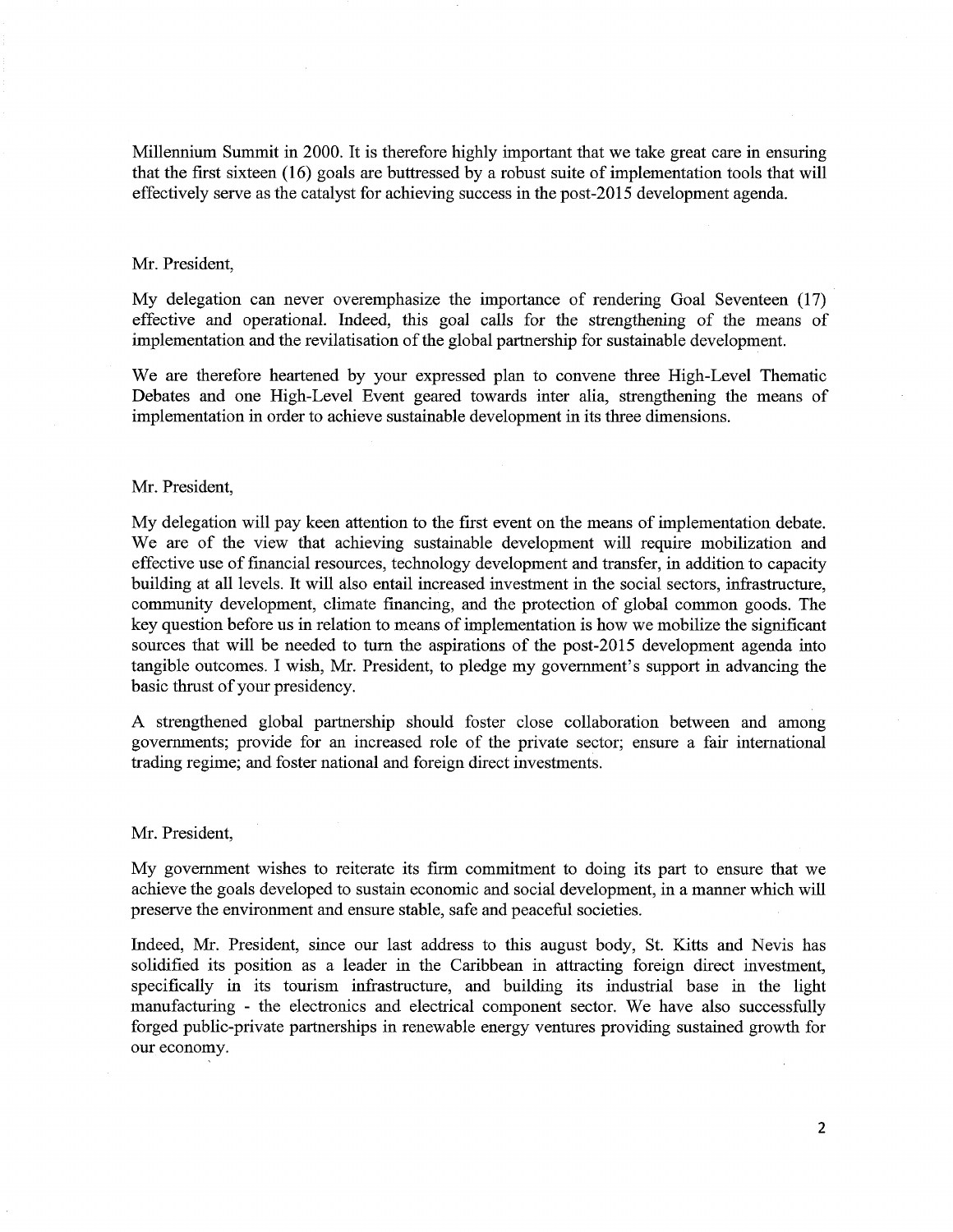## Mr. President,

One of the peculiar vulnerabilities of Small Island Developing States like St. Kitts and Nevis is our susceptibility to economic and environmental shocks, which results in a state of high indebtedness. It is no secret that high public debt affects the ability of governments to achieve sustainable development in all its dimensions.

In the area of economic sustainability, we developed in 2011, and successfully implemented a comprehensive approach to the management of our national debt. Our plan include debt restructuring with international fmancial institutions, an exchange offer for government bonds, curtailment of public borrowing to sustainable levels, and the creative land-for-debt swap initiative.

I am pleased to report that by the end of June 2014, we had successfully reduced our debt to GDP ratio by 50 percentage points, from over 145 per cent pre restructuring to 95 per cent. I am even more pleased to report that our debt to GDP ratio is projected to decline further to 85 % by the end of 2014.

In spite of our fiscal discipline, however, it is important for us to be mindful of the fact that one severe climate event can erase the gains achieved, effectively sending us into a vicious cycle which makes it difficult, if not impossible to achieve sustainable development on the economic front.

At this juncture, Mr. President, it would be remiss of me if I fail to echo the call for a new paradigm to the assessment of the policy of graduation by using the narrow policy of per capita gross national income to confer "middle income" and "high income" status on developing countries. St. Kitts and Nevis is of the view that this measure is grossly inadequate, and needs to take into account the peculiar vulnerabilities of SIDS.

We commend the Commonwealth Secretariat for the innovative work it has been spear heading to encourage leading international financial institutions to accept a broader matrix including the vulnerability index to correctly assess the true economic situation of SIDS like St. Kitts and Nevis.

I must emphasize, Mr. President, that graduation to a higher income category makes it more difficult to access resources to sustain our economic, social and environmental policy objectives. Borrowing funds at a high rate on the international fmancial market only serves to perpetuate the vicious cycle of debt and threatens our sustainable development. This, Mr. President runs contrary to the goals and objectives of the Post-2015 Development Agenda.

To this end, I call on the international community, including the leading international fmancial institutions to broaden the scope of assessment of SIDS, in order to avoid the creation of scenarios where debt sustainability measures undertaken at the national level are undermined by policies of the said institutions.

St. Kitts and Nevis stands ready to work with the international community by contributing our ideas to the debate in order to ensure a most favourable outcome.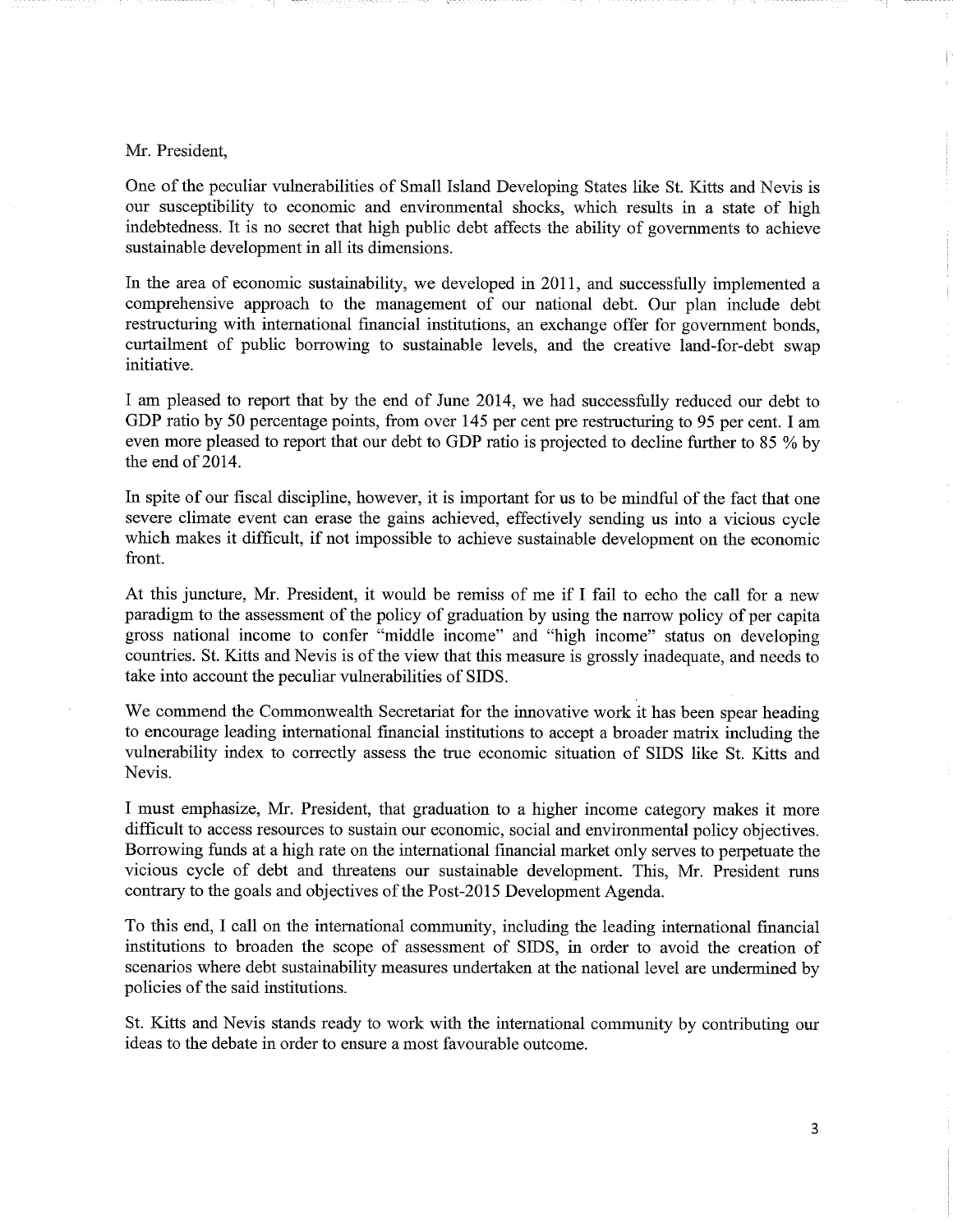# Combatting NCDs

Mr. President, my delegation is convinced that a nation's wealth lies in the health of its people; its productive sector. We continue to wrestle with the high incidence of non-communicable diseases (NCDs) in our country and region. To this end, we wish to reiterate our call for a strong global response to combating the high incidence of non-communicable diseases in developing countries in particular.

In our last statement to this very body, our prime minister stressed the need for this international body to keep on the front burner a practical strategy to address the high incidence of NCDs within our region and throughout the nations of the world. To this end, I wish to commend the outgoing President of the General Assembly, Ambassador John Ash for convening a number of events focus on this matter of great importance to my delegation.

It is our hope that the final report on the Informal interactive hearing with NGOs, civil society organizations, the private sector and academia on the prevention and control of NCDs that was held in June of this year will serve to build on the outcome of previous initiatives emanating from the High Level Meeting on NCDs held three years ago, and work conducted under the following session.

Mr. President, my delegation is indeed pleased to see the inclusion of non-communicable diseases in the goals and targets for sustainable development as part of the post-2015 development agenda. Indeed we support goal to "ensure healthy lives and promote and promote well-being for all at all ages". We also support the target to reduce by one-third premature mortality from non-communicable diseases through prevention and treatment, and promote mental health and well-being by 2030.

We look to the various specialised bodies of this international organisation for guidance and support as we seek to meet the targets and indicators under this and all goals developed as part of the post-2015 development agenda. We reiterate the call for the strengthening of the means of implementation of the goals and targets, and the revitalisation of the global partnership for sustainable development.

# Climate Change

Climate change remains more than an environmental concern for Small Island developing states like St. Kitts and Nevis. For us we regard it more of a threat to our existence! Indeed, the adverse effects of climate change are well known:

- 1. persistent adverse weather conditions,
- 2. floods,
- 3. extended droughts, and
- 4. rising sea levels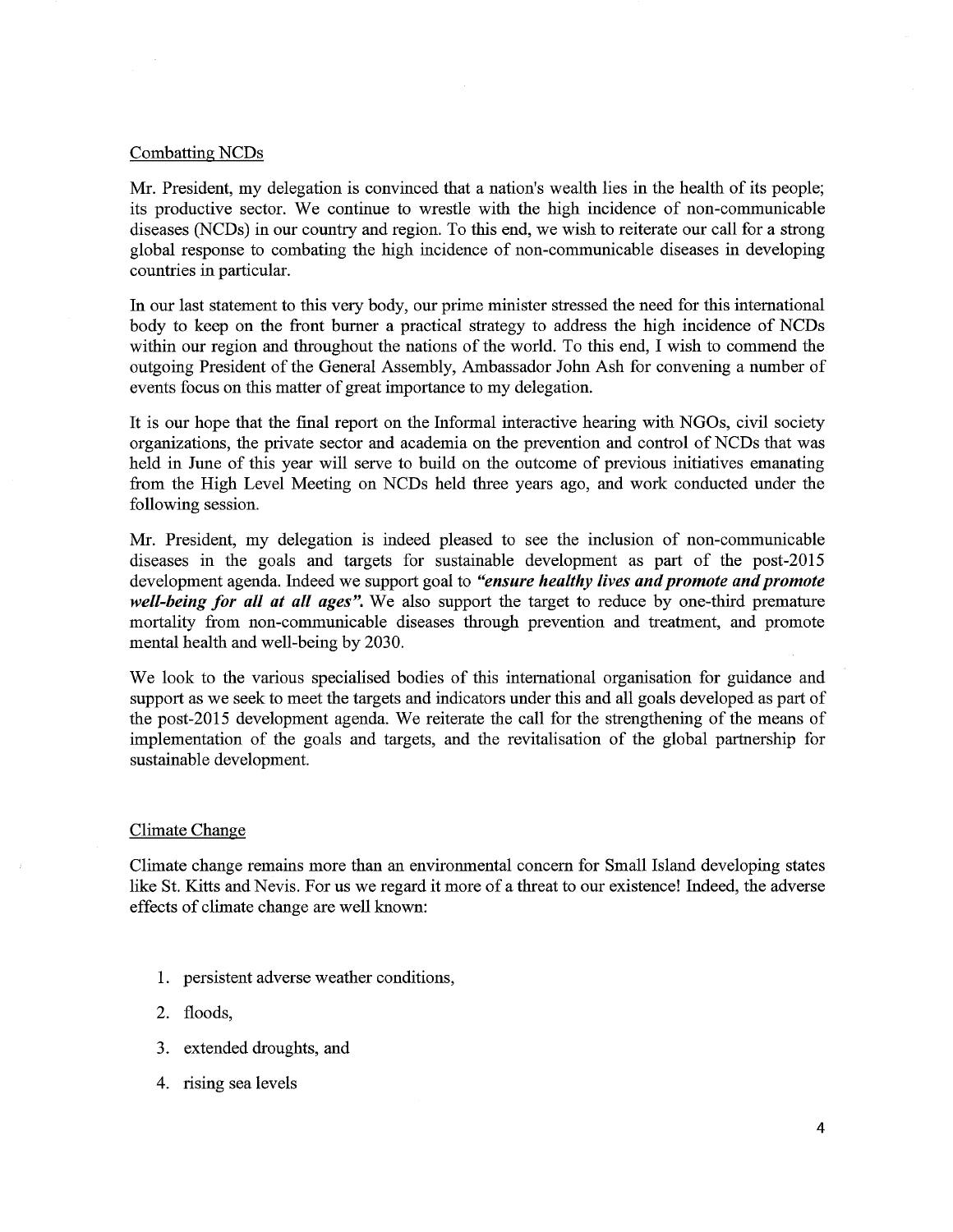# Mr. President,

My delegation is convinced of the need to preserve our planet Earth for ourselves and generations yet unborn. We have an obligation to combat climate change through mitigation and adaptation measures. Climate change financing and technology transfer will be pivotal to the success of this objective.

We urge widespread acceptance by the international community to creative initiatives such as debt swap for climate adaptation and mitigation. My government is convinced that such proposals developed with assistance from the Commonwealth Secretariat provide SIDS with a greater degree of flexibility as we try to achieve sustainable development.

Mr. President, we welcome your commitment to provide appropriate impetus and momentum to the ongoing process under the United Nations Framework Convention on Climate Change (UNFCCC) to reach a global agreement on climate change by 2015.

#### Peace and Security

## Mr. President,

Maintaining peace and security remains one of the main priorities of the United Nations. This ideal is captured in the post-2015 development agenda as SDG No. 16, "Achieve peaceful and inclusive societies, rule of law, effective and capable institutions". I am pleased to report that at the national level we have implemented a strategy which has seen reduction in violent crime and the strengthening of institutions to sustain peaceful and inclusive societies.

We are grateful to our development parmers, the governments of the United States of America, the United Kingdom, Mexico and the Republic of China (Taiwan) for their invaluable assistance in this regard.

#### Mr. President

Thirty-one years ago our new nation forged a strategic and mutually beneficial relationship with the Republic of China (Taiwan). This relationship has grown by leaps and bounds, and touches all three dimensions of sustainable development. As the dialogue continues on the implementation of the post-2015 development agenda, St. Kitts and Nevis regards itself suitably qualified to speak on the valuable contribution which the Republic of China (Taiwan) can make to the international community.

At the recently convened S1DS Conference in Samoa, our prime minister had the priviledge to speak of the value of the partnership established with the government and private sector of Taiwan in implementing a number of projects in renewable energy, specifically the